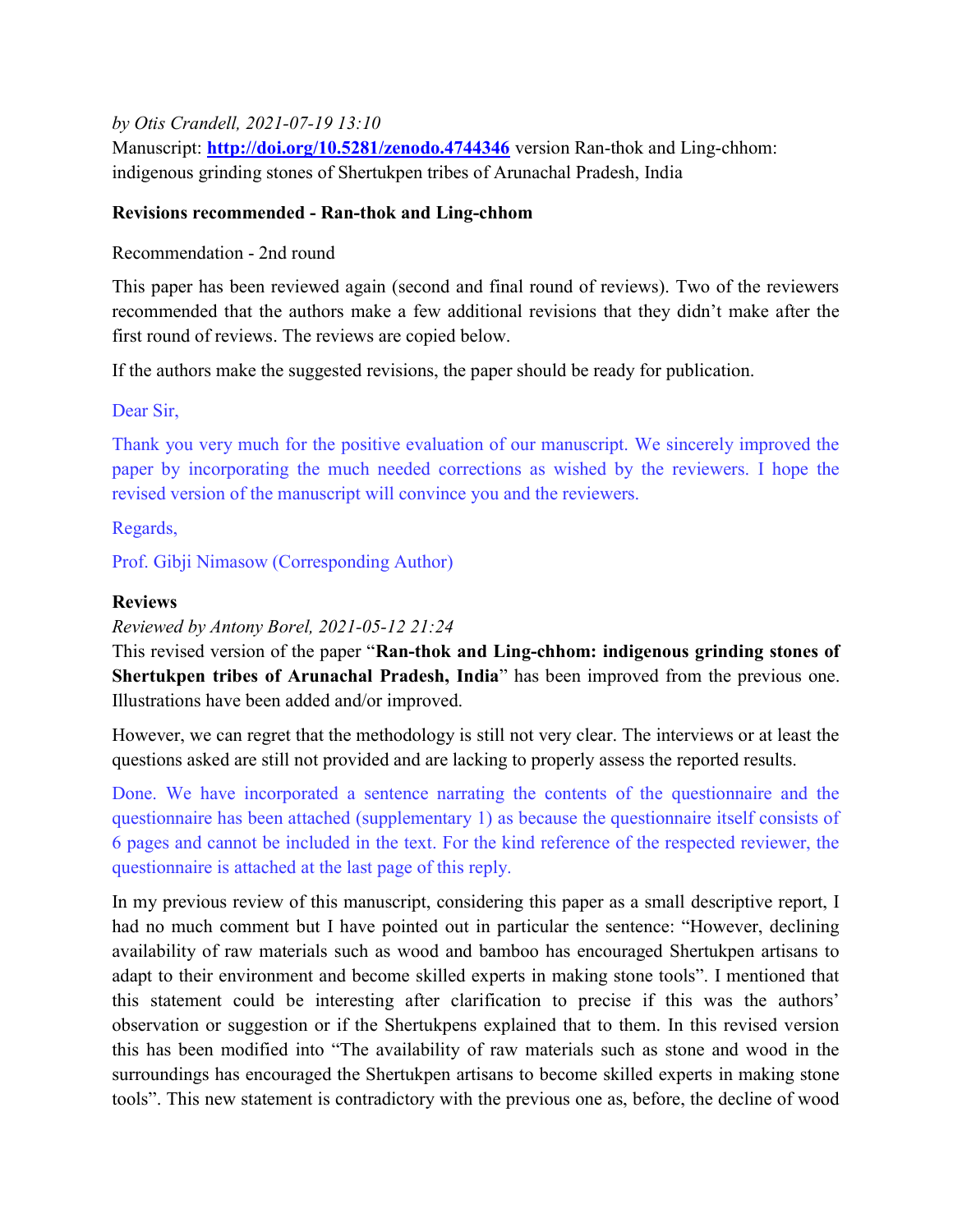and bamboo led to the stone tool production expertise while now this expertise is the results of the availability of both stone and wood. Therefore, which is closest to reality?

Thank you for the observations. We had clarified in the earlier reply to the recommender and reviewers' comments that the context was expressed wrongly. Hence, it was corrected to "The availability of raw materials such as stone and wood in the surroundings has encouraged the Shertukpen artisans to become skilled experts in making stone tools" which is closest to the reality. The earlier sentence is contradictory because we do not found any significant linkages between the declining raw materials such as wood and bamboo with the making of stone tools in this study.

I still think that such report is important to "secure" this heritage and also because it may give clues to interpret better archaeological materials. However, in its present form, it is a descriptive and potentially subjective report rather than a research paper which would provide clear, precise and rigorous methodology with assessable statements.

Thanks a lot for the important opinion. We are really sorry to say that we didn't observed or found such report and even the villagers do not revealed it during the interviews and discussions. So, we are unable to incorporate the initial sentence and retained the later sentence which is closest to reality which was informed by the respondents and also observed by us during the field survey. In terms of the methodology, we have marked the questionnaire as supplementary 1 and if the journal allows for the inclusion of supplementary files then it would be clearer now.

### Minor comments:

Table 1: This table is not well formatted which makes it difficult to read and confusing. The list of the villages in the first column is useless, they are provided in the text. Then, the types of grinding stones could be the first column with each type as different separated lines. The other columns could be their different information of size and the raw material corresponding to each type could be given. In the present format, it is not clear if each raw material is used for each type of grinding tools.

Actually, this table may be removed as all the details are already provided in the text.

Thank you for keen observations. We have corrected the table as per the suggestions. Although the table was suggested to be removed finally as all the details are already provided in the text but we have retained it by considering the suitable comments of the second reviewer (I like the use of the table to sum up information). While doing so, we have made appropriate modifications as desired by the first reviewer.

Page 6-7: "The the wooden tool is 20cm in diameter and 60cm in height" => remove one "the"

Done. Thank you.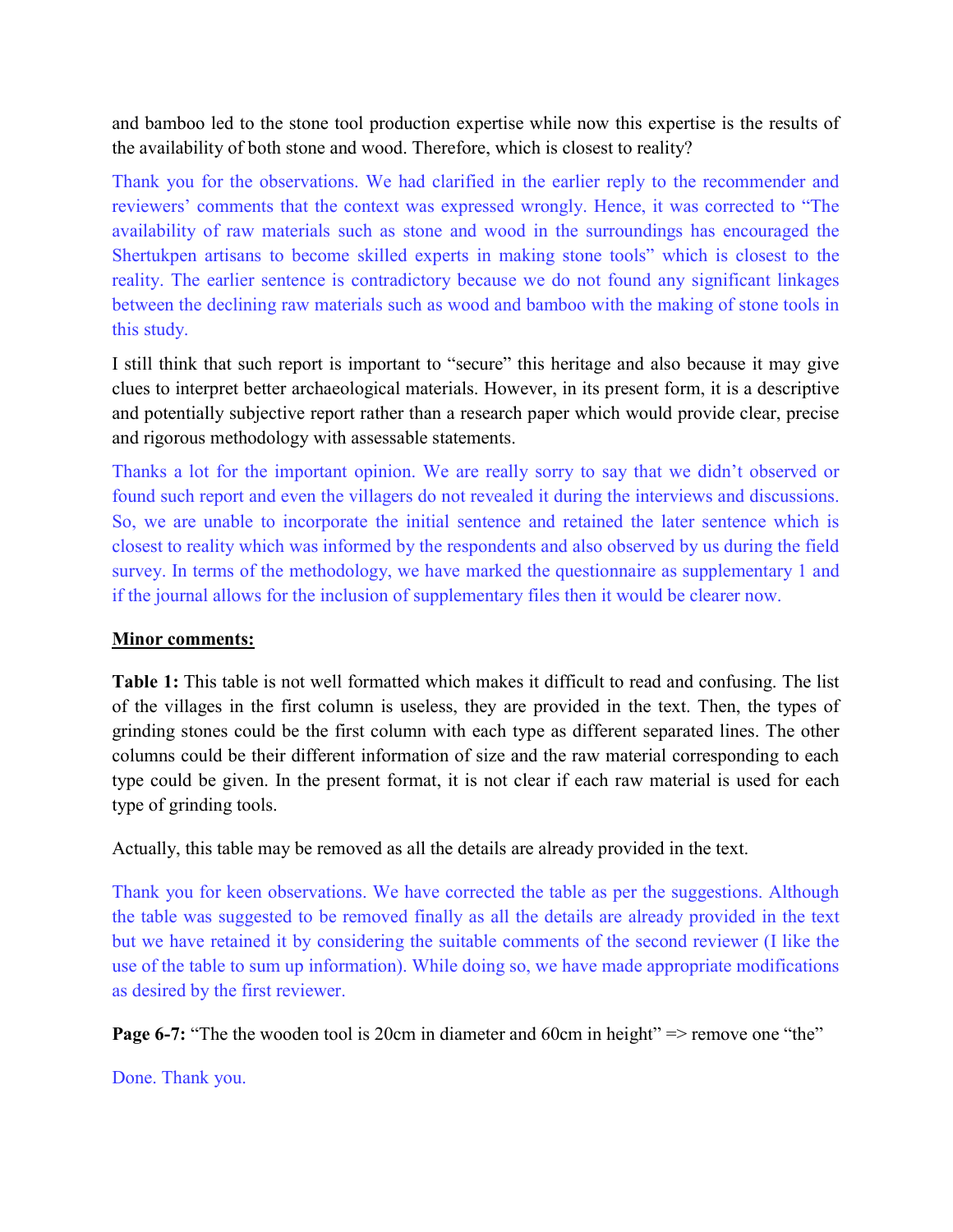### Reviewed by Andrea Squitieri, 2021-05-26 09:01

I can see that the paper has been greatly improved from the first version. The terminology is now more clear, and I like the use of the table to sum up information.

Thank you very much for the appreciations. We tried our best to improve the manuscript.

Only small corrections:

1. grinding-stone / grinding stone. Both forms appear in the text. Only one should be used and I think it should be grinding stone (much more common than with "-")

Thanks for the keen observations. Done. There were two sections with the usage of "grindingstone" that has been corrected to "grinding stone".

2. Line 236: craftsperson --> craftspeople

Done. Thank you once again.

#### Reviewed by Atefeh Shekofteh, 2021-06-18 19:00

I have reviewed the paper entitled "Ran-thok and Ling-chhom: indigenous grinding stones of Shertukpen tribes of Arunachal Pradesh, India" for the second time.

In my opinion, now, it is acceptable for publishing.

Heartfelt thanks to the respected reviewer for recommending our work. We are very much grateful to you for sharing your valuable opinion and taking the pain for reviewing second time.

Apart from the reviewer comments, we have performed the grammar and spell check of the manuscript once again and certain articles have been corrected accordingly.

We express thanks and gratefulness to the respected reviewers, the recommender and the PCI-Archaeology for such an excellent and timely review of our manuscript.

With Regards,

Dr. Gibji Nimasow Norbu J. Thongdok Oyi D. Nimasow Corresponding Author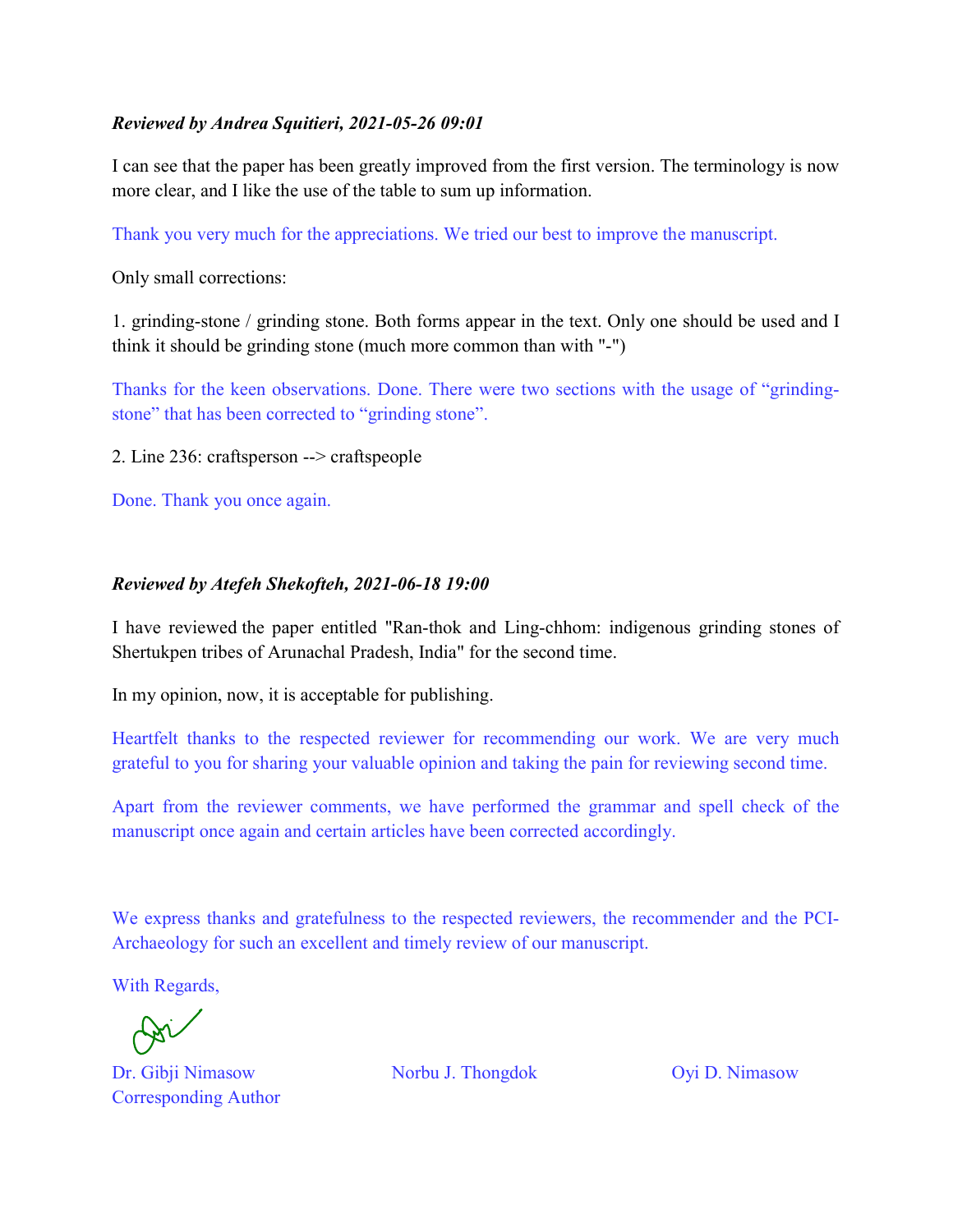Supplementary 1.

# Department of Geography Rajiv Gandhi University (A Central University) Arunachal Pradesh, India

# Theme: Ran-thok and Ling-chhom: indigenous grinding stones of Shertukpen tribes of Arunachal Pradesh, India

# **QUESTIONNAIRE**

### 1.0 IDENTIFICATION:

(a) District: …………………… (b) Circle: ……………………… (c) Name of the village: …………………………….. (d) Name of the respondent: ……………………………….. (e) Relationship of respondent with the head of household: ………………. (f) Age of respondent: ………………………. (g) Educational qualification: Illiterate / Prim. / Sec. / Graduate / PG / Professional (h) Religion: Hindu / Buddhist / Christian / Others, if any specify (i) Tribe / Sub-tribe: ………………………………….. (j) Clan: ………………………………………… (k) Total number of family members: (i) Below 14 years (ii) Between  $15 - 59$ (iii) Above 60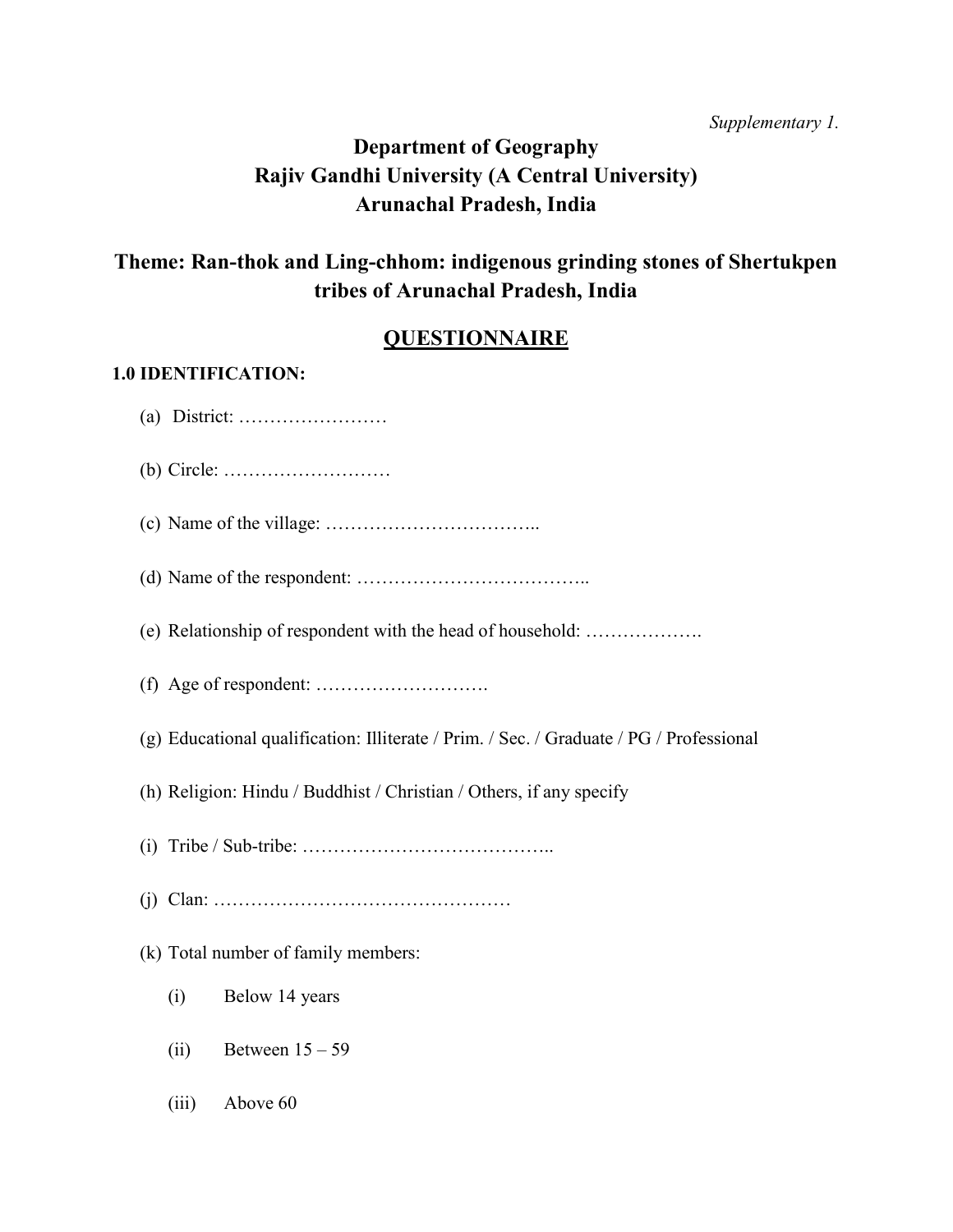# 2.0 INFORMATION ON GRINDING STONES

# 2.1 USAGE OF GRINDING STONES

- 1. Do you use grinding stones? Yes/No, if yes, then specify the types:
- 2. How long you are using the grinding stones? Please explain:
- 3. Does every household in the village use the grinding stones? Please explain:
- 4. Name the cereals/nuts that are ground using rotary querns/nutting stone.
- 5. Who performs the grinding activity? Male/Female/Both

## 2.2 MANUFACTURERS AND MANUFACTURING PROCESS

- 1. Do you manufacture the grinding stones yourself? Yes/No
- 2. Are there specific professional group that makes grinding stones? Please explain:

3. Which stone is/are used for manufacturing the grinding stones? Please explain: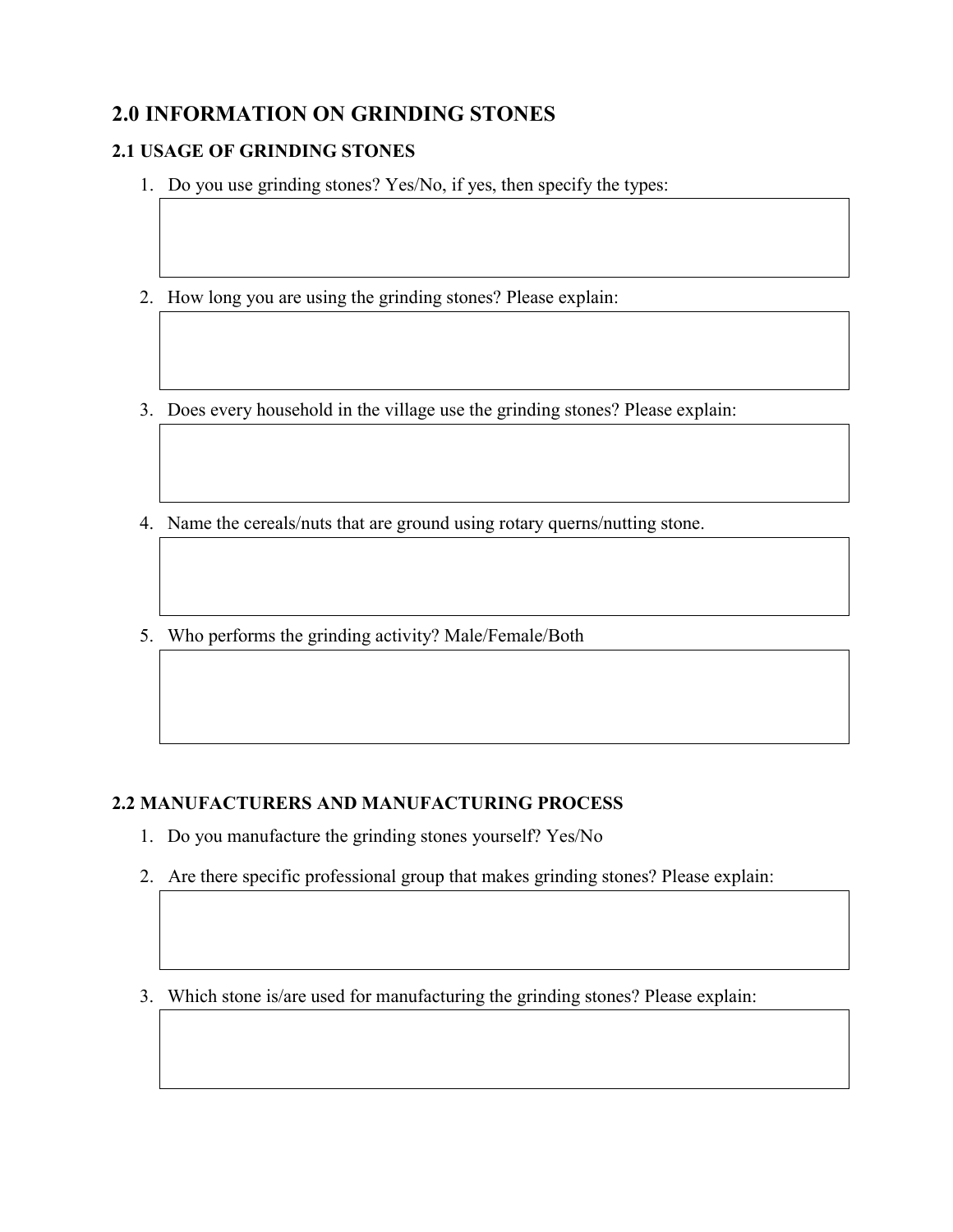- 4. Which stone is/are preferred for manufacturing grinding stones?
- 5. From where the stone and other raw materials obtained? Please explain:
- 6. Are there differences in raw materials used between the villages? Please explain:
- 7. What are the different tools/equipments used for making grinding stones? Please explain:
- 8. Name the materials used in indigenous tools/equipments.
- 9. Could you please explain the stepwise procedure of making grinding stones?

10. Which step is the most time consuming and laborious? Please explain:

11. How long it takes to make a rotary quern (Ran-thok)? Please explain:

12. How long it takes to make a nutting stone (Ling-chhom)? Please explain: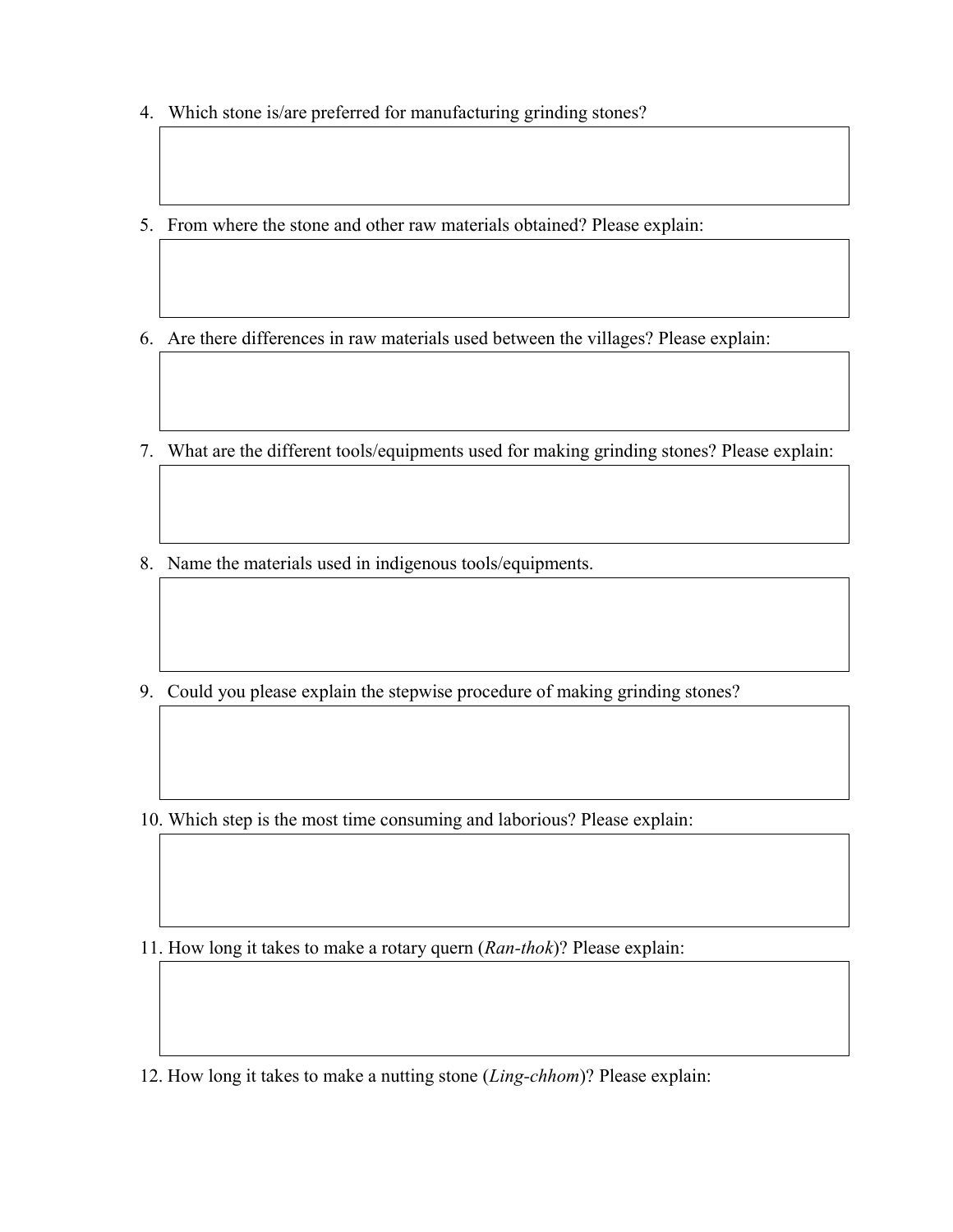13. What are the mean sizes of the finished products (Ran-thok and Ling-chhom)?

14. Are there differences in the mean size of the grinding stones between the villages?

15. Are these grinding stones sold or traded?

16. Do the manufacturing skills are inherited from generation to generation?

## 2.3 PARTS AND FUNCTION OF RAN-THOK AND LING-CHHOM

1. What are the different parts of Ran-thok (rotary quern)?

- 2. What are the materials used for different parts of Ran-thok?
- 3. What are the shape and sizes of different parts of Ran-thok?
- 4. Whether men/women/both operates the Ran-thok?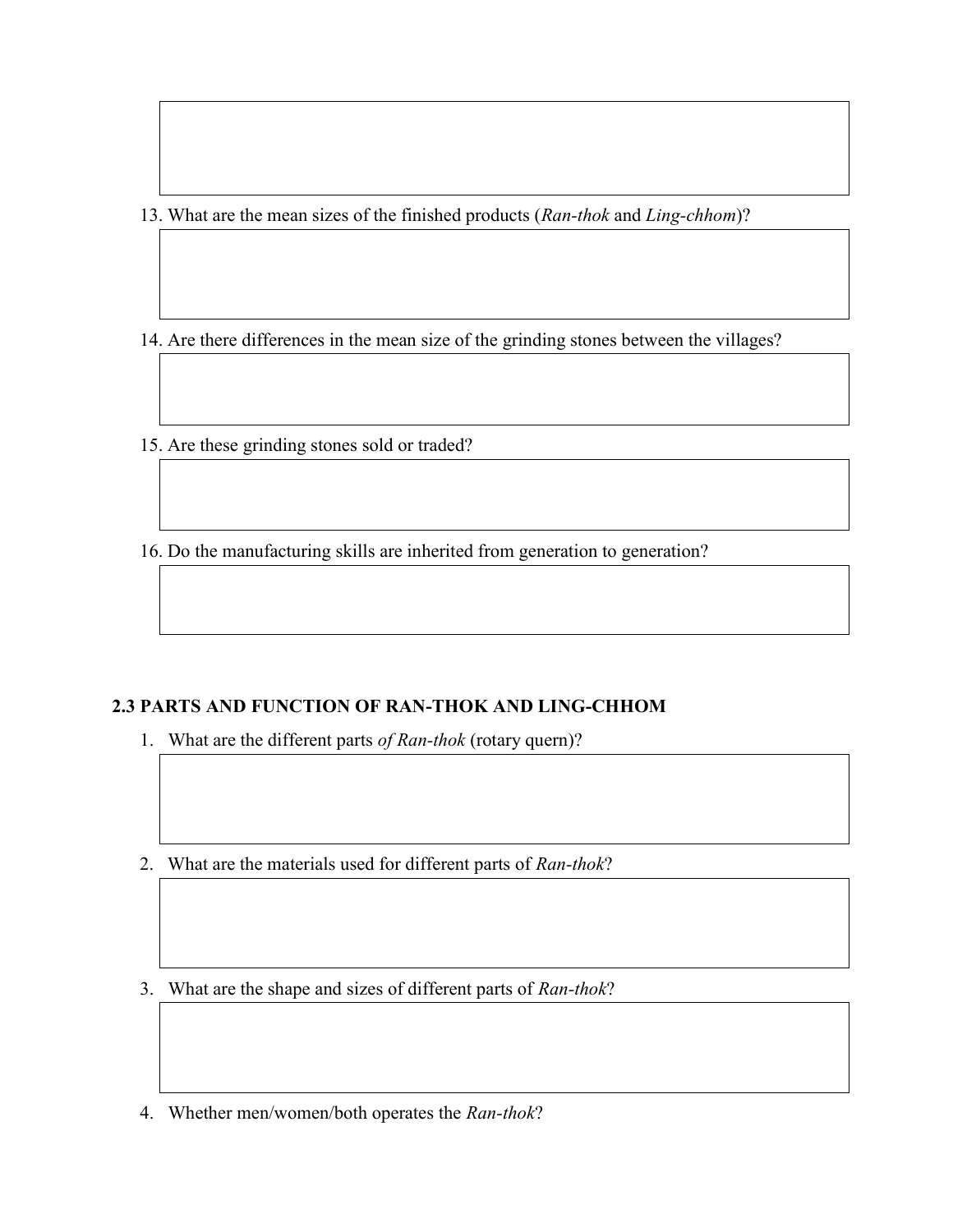- 5. What are the gestures of performing activity in Ran-thok?
- 6. What are the types of Ling-chhom (nutting stone)?
- 7. What are the different parts of Ling-chhom?
- 8. What are the materials used for different parts of Ling-chhom?
- 9. What are the shape, length, width and height of the Ling-chhom?
- 10. Whether men/women/both operates the Ling-chhom?
- 11. What are the gestures of performing activity in Ling-chhom?
- 12. Which plant species are used for making the wooden Ling-chhom?